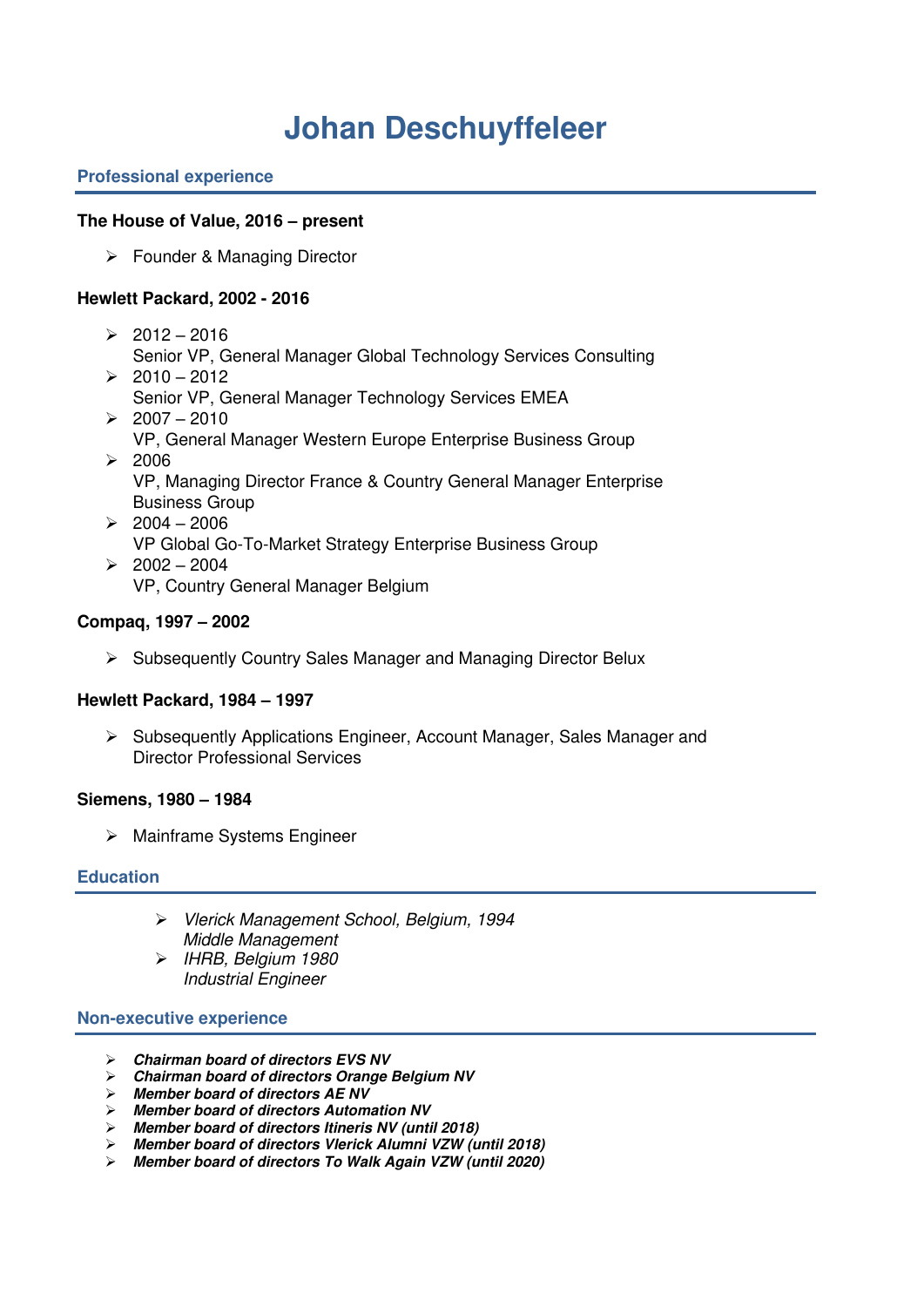## **Luc Missorten**

Luc Missorten was CEO of Corelio until the end of September 2014. Previously, Missorten held positions at the law firm Linklaters and Citibank, and after that, he was appointed chief financial officer at AB Inbev and UCB.

Luc Missorten holds various director's positions, mainly in listed companies.

Luc Missorten has been a member of Gimv's board of directors since June 2014

## **Professional experience**

#### **CEO and member of the Board of Directors, Corelio (2007-2014)**

#### **Executive Vice President & CFO, UCB (2004 –2007)**

- ➢ Worldwide responsibility for finance, control, taxes, information technology, mergers & acquisitions and audit
- ➢ Member of the Executive Committee

#### **General Manager, UCB Spain (2004)**

#### **Executive Vice President and CFO, Inbev (now AB Inbev) (1999-2003)**

- ➢ Worldwide responsibility for finance,control,taxes, investor relations, information technology and audit
- ➢ Member Executive Committee, Strategy & Business Development Committee and Audit & Finance **Committee**

#### **Executive Vice President and CFO, Labatt Brewing Company (1995-1999)**

 $\triangleright$  Responsible for all activities of Inbev/Labatt in North and South America relating to finance, control, planning, treasury, information technology, taxes and audit

#### **Corporate Finance Director, Inbev (1990-1995)**

 $\triangleright$  Member of negotiation teams dealing with acquisitions and divestitures

## **Vice President, Citibank (1981 – 1990)**

➢ Responsible for legal and taxes, product development, corporate finance and mergers & acquisitions

## **Associated Counsel, De Bandt, Van Hecke & Lagae (now Linklaters) (1980 –1981)**

## **Education**

#### **University of California, Berkeley (1979 – 1980)**

'LL.M. Master of Law' Fulbright Fellowship (Commission for Educational Exchange) Walter Perry Research Fellowship

#### **College of Europe, Brugge (1978 – 1979)**

'Certificat de Hautes Etudes Européennes'

## **Catholic University of Leuven (1973-1978)**

'Licentiaat in de Rechten' – Law Degree Honors (Grande Distinction)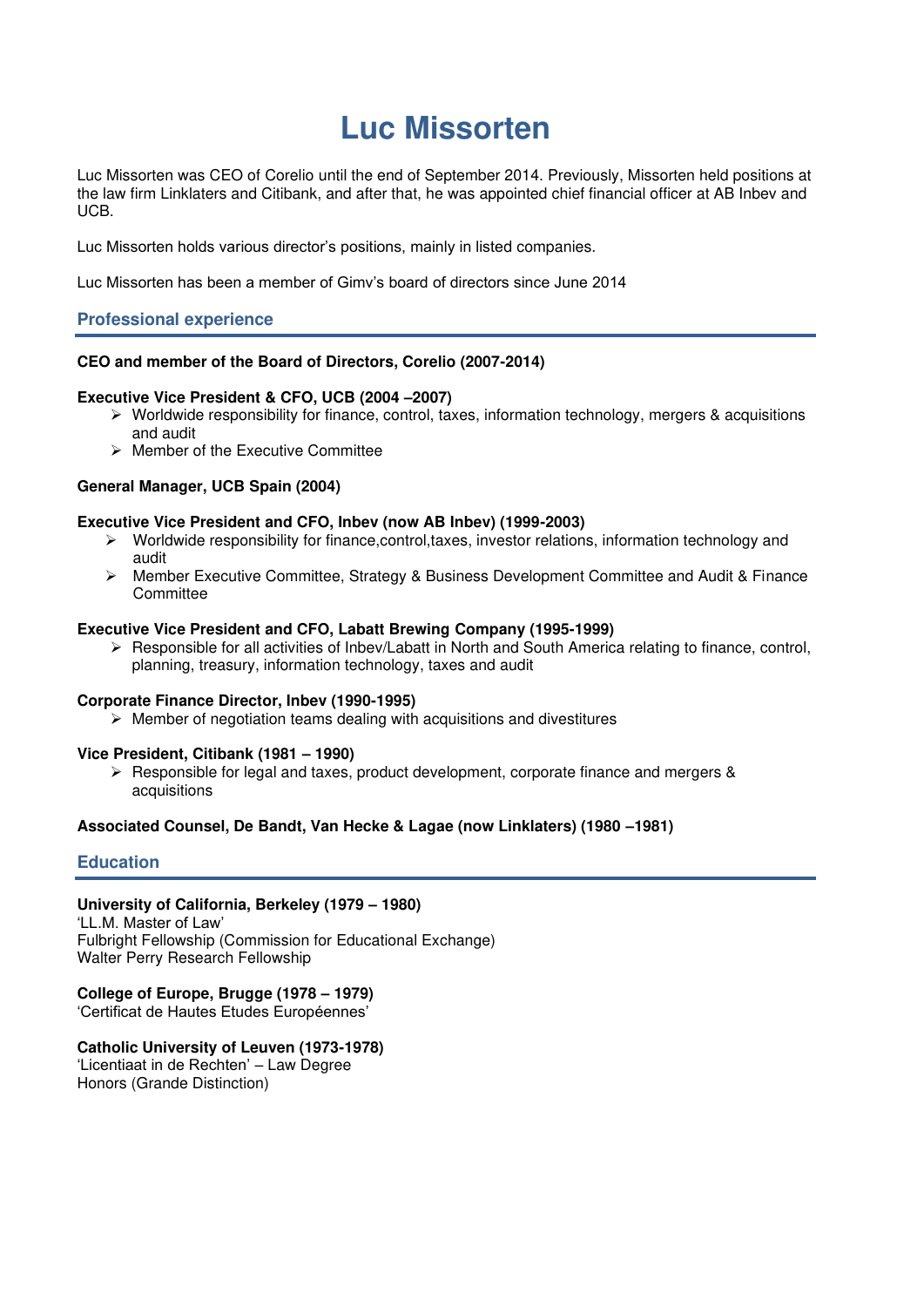## **Current mandates**

- ➢ Gimv
	- o Member Board of Directors (2014 present)
	- o Chairman Audit Committee (2014 present)
- ➢ Lubis
	- o Director (2020 present)
- ➢ Recticel
	- o Member Board of Directors (2015 present)
	- o Chairman Audit Committee (2015 present)
	- o Member Remuneration Committee (2016 present)

## **Past mandates**

- ➢ Barco
	- o Member Board of Directors (2006 2020)
	- o Chairman Audit Committee (2006 2020)
	- o Member Remuneration Committee (2012 2020)
- ➢ Bank Degroof
	- o Member Board of Directors (2008 2012)
	- o Member Audit Committee (2008 2010)
- ➢ Corelio
	- o Member Board of Directors (2007 2018)
- ➢ LMS
	- o Member Board of Directors (2007 2013)
- ➢ Mateco
	- o Member Board of Directors (2018 2021)
- ➢ Ontex
	- o Chairman Board of Directors (2014 2020)
	- o Member Audit & Risk Committee (2014 2020)
	- o Member Nomination & Remuneration Committee (2014 2020)
- ➢ Scandinavian Tobacco Group
	- o Member Board of Directors (2016 2022)
	- o Member Audit Committee (2017 2022)
- ➢ Vandemoortele
	- o Member Board of Directors (2003 2009)
	- o Chairman Audit Committee (2003 2009)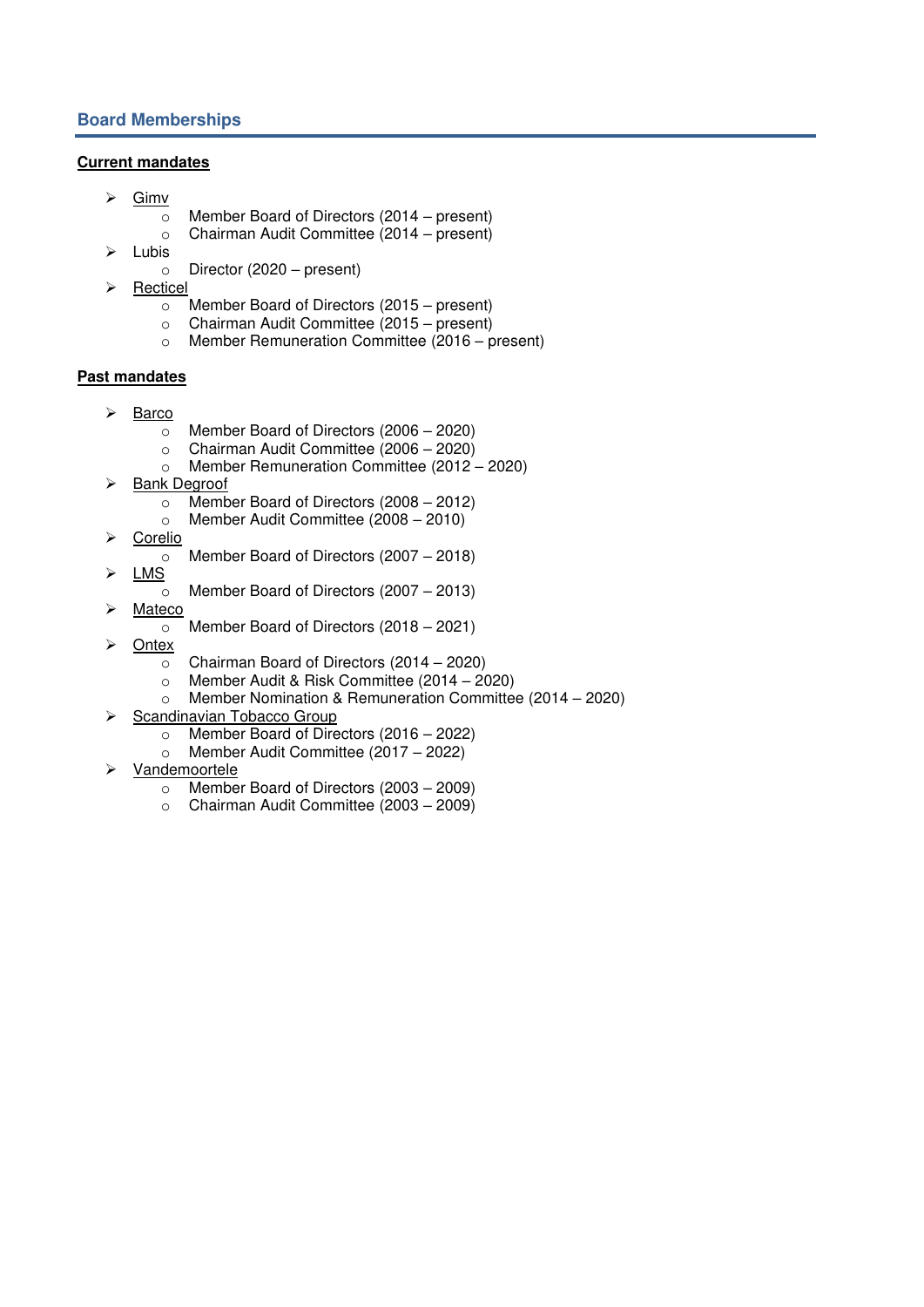## **Hilde Windels**

Hilde Windels has 23 years of experience in the Biotechnology Life Sciences industry, primarily in CFO, investor relations-fundraising and general management roles. After a career of 12 years with ING, she decided in 1998 to join Devgen, at that time a biotechnology company in its start-up phase. Between 2009 and 2011 she was an independent consultant, providing CFO services for Seps Pharma, Tigenix and Pronota. In 2011 she started at Biocartis where she has been CFO, deputy CEO and interim CEO. In 2017 she became CEO of MyCartis, a spin out of Biocartis. After that, she became CEO of Antelope Dx in 2019, a spin out of MyCartis. Since September 2021, she is an advisor for the biomarker innovation group within Anacura.

Hilde Windels graduated as a Commercial Engineer (applied economics) from the Catholic University of Leuven.

Hilde Windels is currently a member of the boards of MDx Health, Erytech and Celyad.

## **Professional experience**

- ANACURA (EVERGEM, BELGIUM) SEPT. 2021 DATE Advisor for the biomarker innovation group.
- ANTELOPE Dx (ZWIJNAARDE, BELGIUM) JULY 2019 AUG. 2021 CEO
- MYCARTIS NV (ZWIJNAARDE, BELGIUM) SEPT. 2017 DEC. 2021 CEO
- BIOCARTIS NV (MECHELEN, BELGIUM) 2011 2017 Interim CEO (March 2017 – Sept. 2017) Deputy CEO (Sept. 2015 – March 2017) CFO (March 2011 – Sept. 2015)
- INDEPENDENT CONSULTANT (BELGIUM) 2009 2011 Providing CFO services for Seps Pharma, Tigenix and Pronota NV
- DEVGEN NV (ZWIJNAARDE, BELGIUM) 1999 2009 Head of Pharma Business Unit (2007 – 2008) CFO (2000 – 2007) Vice President Finance (1999 – 2000)
- ING NV (BELGIUM) 1987 1998 Director level Head of corporates East Flanders (1996 – 1998) Director level Head of small & mid-sized companies (1995 – 1996) Account manager corporate clients (1989 – 1995) Analyst (1988 – 1989) University pool of Trainees (1987 – 1988)